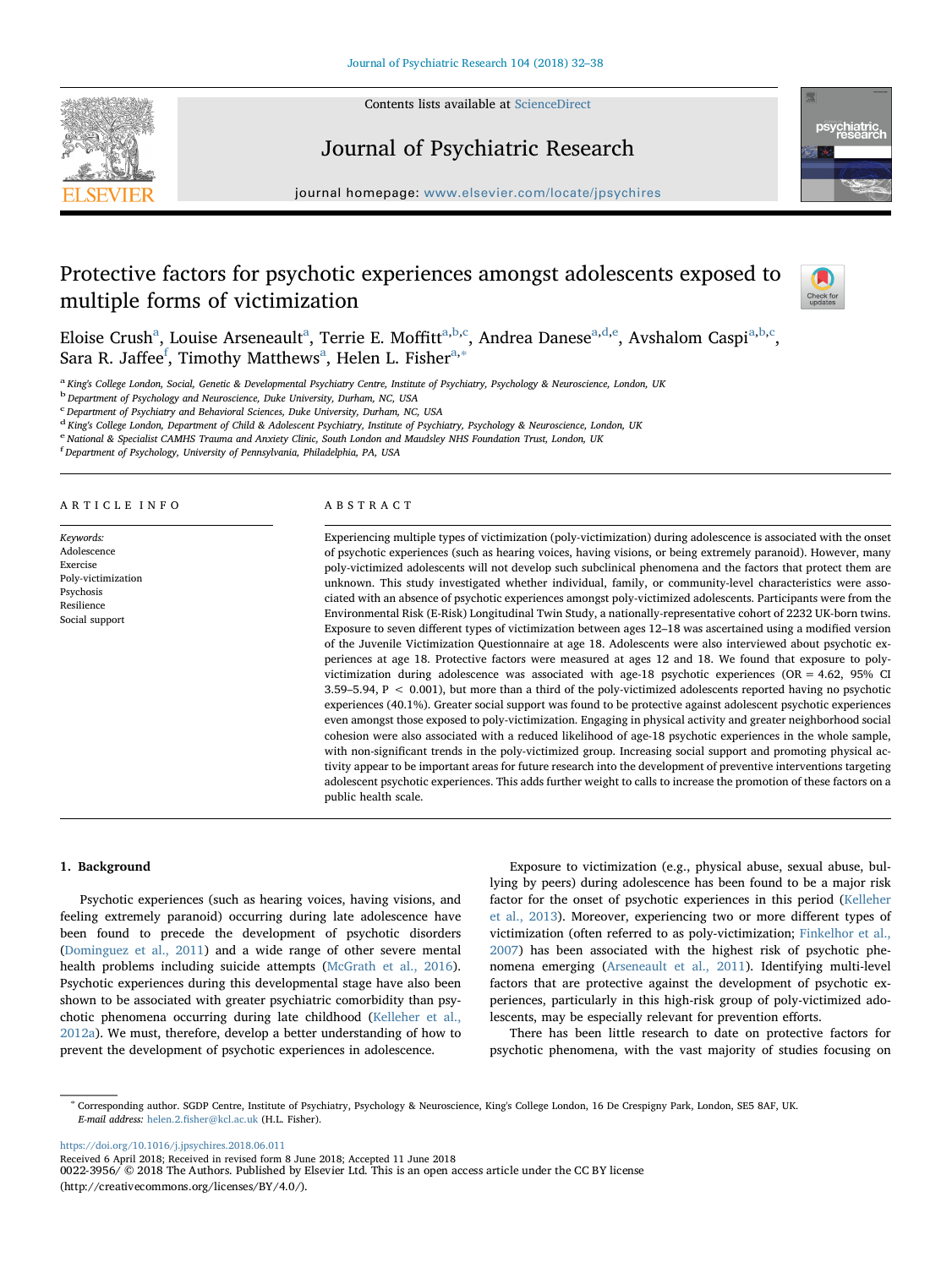factors that increase rather than decrease risk. This is despite calls for a shift towards investigating what enables some victimized individuals to avoid developing psychotic experiences in the hope that such findings could inform preventive interventions [\(Morgan and Gayer-Anderson,](#page-5-6) [2016\)](#page-5-6). In a recent study ([Crush et al., 2017\)](#page-5-7), we found that having a relatively high IQ, a more positive atmosphere at home, and higher levels of neighborhood social cohesion (meaning neighbors get along well and share common values) were associated with a reduced likelihood of psychotic symptoms emerging at age 12 amongst poly-victimized children. The current paper extends these findings by considering whether similar factors are protective amongst individuals exposed to poly-victimization during adolescence in relation to psychotic experiences at age 18. Moreover, the wider literature suggests that some additional factors may be protective during this period including: positive coping strategies [\(Jalbrzikowski et al., 2014;](#page-5-8) [Kommescher et al.,](#page-5-9) [2016\)](#page-5-9), engagement in physical activity [\(Callaghan, 2004](#page-5-10); [Suetani et al.,](#page-5-11) [2017\)](#page-5-11), and social support in terms of both perceived practical and emotional support from others and the number of social connections ([Gayer-Anderson et al., 2015](#page-5-12); [Gayer-Anderson and Morgan, 2013](#page-5-13); [Hodges et al., 1999\)](#page-5-14), and therefore these putative protective factors will also be investigated in the current study.

This paper utilises data from a large, nationally-representative UK birth cohort to explore whether individual (higher IQ, positive coping strategies, higher levels of physical activity), family (positive home atmosphere), community (socially cohesive neighborhood), and crosslevel (greater perceived social support) factors are associated with a reduced likelihood of developing psychotic experiences in our population sample. We considered whether any of these factors were found to be protective in the context of poly-victimization during adolescence by (i) repeating analyses in this sub-sample, and (ii) testing for interactions between poly-victimization and putative protective factors in relation to an absence of age-18 psychotic experiences in the whole sample.

#### 2. Materials and methods

#### 2.1. Study cohort

Participants were members of the Environmental Risk (E-Risk) Longitudinal Twin Study, which tracks the development of a nationallyrepresentative birth cohort of 2232 British twin children born in England and Wales in 1994–1995. Full details about the sample are reported elsewhere (Moffi[tt and The E-Risk Team, 2002](#page-5-15)), and in the Supplementary Materials. Briefly, the E-Risk sample was constructed in 1999–2000, when 1116 families with same-sex 5-year-old twins (93% of those eligible) participated in home-visit assessments. Families were recruited to represent the UK population of families with newborns in the 1990s, based on residential location throughout England and Wales and mothers' age. E-Risk families are representative of UK households across the spectrum of neighborhood-level deprivation (see Supplementary Materials). The sample comprised 56% monozygotic and 44% dizygotic twin pairs, and sex was evenly distributed within zygosity (49% male). Follow-up home-visits were conducted when children were aged 7, 10, 12, and 18 years (participation rates were 98%, 96%, 96%, and 93% respectively). The Joint South London and Maudsley and the Institute of Psychiatry Research Ethics Committee approved each phase of the study. Parents gave informed consent and twins gave assent between 5 and 12 years and then informed consent at age 18.

# 2.2. Measures

# 2.2.1. Individual-level protective factors

2.2.1.1. IQ. The Wechsler Intelligence Scale for Children (WISC) ([Wechsler, 2003](#page-6-0)) was used to assess IQ at age 12. Children were administered 3 tasks: matrix reasoning, information and digit span. The three scores were combined to create an overall scale and then standardized with a mean of 100 and standard deviation of 15.

2.2.1.2. Coping strategies. Coping was assessed at age 18 by asking participants about which strategies they used when experiencing stress in relation to finances, relationships, college or work. Four positivelycoded items ("talk with other people about it", "talk with a therapist or counsellor", "exercise" and "take steps to solve the problem") were combined to create a scale with higher scores reflecting more positive coping strategies.

2.2.1.3. Physical activity. At age 18, participants completed the Stanford Brief Activity Survey (SBAS; [Stanford University, 2001](#page-5-16)). The SBAS contains 2 items, the first item relates to the extent of physical activity engaged in at work, school or college and the second refers to physical activity during leisure time. Both questions were rated on a 5 point scale: inactive, low intensity, moderate intensity, hard intensity and very hard intensity. The scales were then combined to derive an overall activity measure ([Taylor-Piliae et al., 2010\)](#page-5-17). For the current study, we used a binary variable for the analysis which compared those who were inactive (rating of 1) to those who were active (rating of  $2 - 5$ ).

# 2.2.2. Family-level protective factors

2.2.2.1. Atmosphere at home. The creation of the atmosphere at home measure has been previously documented ([Kim-Cohen et al., 2006](#page-5-18)). Briefly, it was derived from the Coder's Impression Inventory, which is based on the Home Observation for Measurement of the Environment (HOME) [\(Bradley and Caldwell, 1977\)](#page-5-19) and the University of Washington Parenting Clinic Questionnaire (Parent–Child Observations) ([Webster-Stratton, 1998\)](#page-6-1). The Coder's Impression Inventory was rated by interviewers, who had undergone four-day training, immediately following the study visit with mothers when the twins were aged 12. This measure comprised items representing the state of the home (e.g., 'Are visible rooms of the house clean?'), stimulation (e.g., 'Is the children's art displayed in the home?'), happiness (e.g., 'Is this a happy home?'), and chaos (e.g., 'Is the house chaotic or overly noisy?'). The internal consistency between items was  $\alpha$  = 0.76.

#### 2.2.3. Community-level protective factors

2.2.3.1. Social cohesion. Social cohesion was estimated via a postal survey sent to residents living alongside E-Risk families when participants were aged 13–14 [\(Odgers et al., 2009](#page-5-20), [2012\)](#page-5-21). Survey respondents, who were typically living on the same street or within the same apartment block as the participants in our study, reported on various characteristics of their immediate neighborhood. Five items (each coded 0–4) were assessed including the questions: "is this a closeknit neighborhood", "do you think people in this neighborhood can be trusted", "do you share the same values", etc. We derived a total scale by summing the answers to all 5 questions with higher scores indicative of greater social cohesion.

#### 2.2.4. Cross-level protective factors

2.2.4.1. Social support. Social support was assessed using the Multidimensional Scale of Perceived Social Support (MSPSS), which assesses individuals' access to supportive relationships with family, friends and significant others ([Zimet et al., 1988\)](#page-6-2). The 12 items in the MSPSS consist of statements such as ''There is a special person who is around when I am in need'' and ''I can count on my friends when things go wrong''. Participants rated these statements as ''not true'' (0), "somewhat true" (1) or "very true" (2). We summed scores to produce an overall social support scale with higher scores reflecting greater social support (internal consistency:  $\alpha = 0.88$ ). In addition, each of the three sub-scales was utilized separately to examine whether social support from either family, friends or significant others was found to be specifically protective.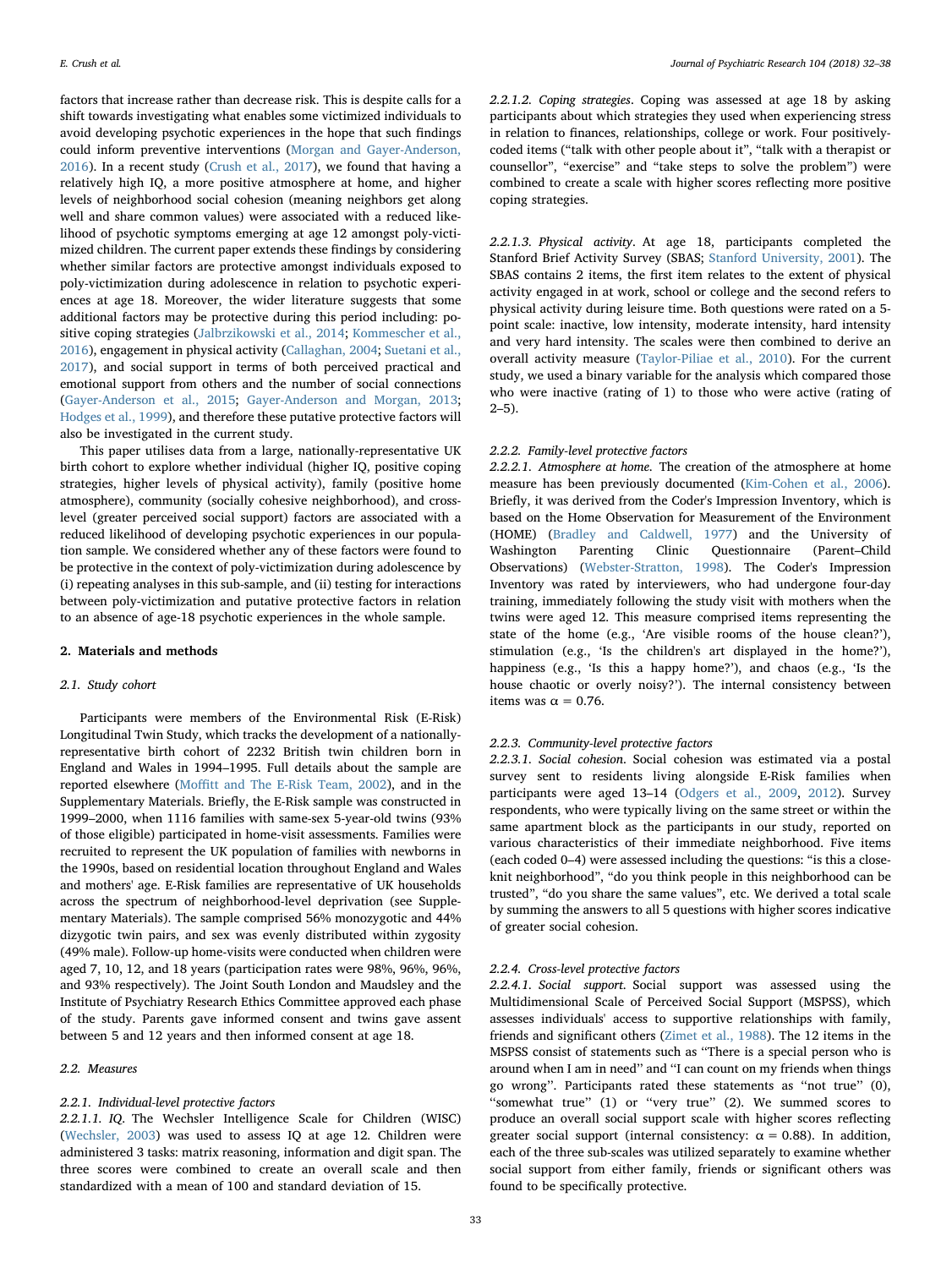#### 2.2.5. Adolescent psychotic phenomena

The present study uses two measures of psychotic phenomena which were both obtained from private interviews when participants were aged 18. Our primary outcome was a self-report measure of adolescent psychotic experiences which reflects the methodology used by many groups in the psychosis prodromal research field [\(Loewy et al., 2011](#page-5-22)). At age 18, each E-Risk participant was privately interviewed by a research worker about 13 psychotic experiences occurring since age 12. Seven items pertained to delusions and hallucinations and this interview has been described in detail previously [\(Polanczyk et al., 2010\)](#page-5-23) and in the Supplementary Materials. Six items pertained to unusual experiences which drew on item pools since formalized in prodromal psychosis instruments including the PRIME-screen and SIPS ([Loewy](#page-5-22) [et al., 2011\)](#page-5-22). These included "I worry that my food may be poisoned" and "My thinking is unusual or frightening". Interviewers coded each item 0, 1, 2 indicating respectively "not present", "probably present", and "definitely present". All 13 items were summed to create a psychotic experiences scale (range =  $0-18$ ,  $M = 1.19$ ,  $SD = 2.58$ ). Just over 30% of participants had at least one psychotic experience between ages 12 and 18 ( $n = 623$ , 30.2%). This is similar to the prevalence of self-reported psychotic experiences in other community samples of teenagers and young adults [\(Kelleher et al., 2012b](#page-5-24); [Yoshizumi et al.,](#page-6-3) [2004\)](#page-6-3). The presence (30.2%) versus absence (69.8%) of one or more "definitely present" psychotic experiences is used as a dichotomous dependent variable in the current study.

We additionally examined clinically-verified adolescent psychotic symptoms as a secondary outcome, using the same methodology as used at age 12 in this cohort ([Polanczyk et al., 2010](#page-5-23)). Responses to the seven hallucination/delusion items were verified by a team of clinicians, including child and adolescent psychiatrists, to capture more clinically pertinent psychotic symptoms (see Supplementary Materials). At age 18, 2.9% ( $N = 59$ ) of participants were designated as having experienced at least 1 definite psychotic symptom.

#### 2.2.6. Adolescent poly-victimization

At age 18, participants were interviewed about exposure to a range of adverse experiences between 12 and 18 years using the Juvenile Victimization Questionnaire, 2nd revision (JVQ-R2) ([Finkelhor et al.,](#page-5-25) [2011\)](#page-5-25) adapted as a clinical interview, which has been outlined in a previous paper ([Fisher et al., 2015](#page-5-26)) and described more fully in the Supplementary Materials. Each twin was interviewed by a different research worker, and each JVQ question was asked for the period 'since you were 12'. Age 12 is a salient age for our participants because it is the age when British children leave primary school to enter secondary school. Our adapted JVQ comprised 45 questions covering 7 different forms of victimization: maltreatment, neglect, sexual victimization, family violence, peer/sibling victimization, internet/mobile phone victimization, and crime victimization. The worst experience (according to the participant) for each victimization type was rated by trained coders using a 6-point scale:  $0 = not$  exposed, then  $1-5$  for increasing levels of severity. The adolescent poly-victimization variable was derived by summing all victimization experiences that received a code of '4' or '5' (i.e., severe exposure): 64.6% of adolescents had zero severe victimization experiences; 19.2% had 1; 9.4% had 2; 4.5% had 3; 1.5% had 4; 0.5% had 5; and 0.2% had 6 severe victimization experiences. Due to small numbers in some of the groups, we collapsed this variable into '0' not victimized, '1' experienced 1 type of severe victimization, and '2' poly-victimized (experienced 2 or more types of severe victimization).

#### 2.2.7. Potential confounders

Family socioeconomic status (SES) was measured via a composite of parental income (total household), education (highest for mother/father), and occupation (highest for mother/father) when children were aged 5 ([Trzesniewski et al., 2006](#page-6-4)), and was categorized into tertiles (i.e., low-, medium-, and high-SES). Mothers reported on family history of DSM disorders [\(Weissman, 2000\)](#page-6-5) in private interviews when participants were aged 12, which was converted to a proportion (0–1.0) of family members with a history of psychiatric disorder ([Milne et al.,](#page-5-27) [2008\)](#page-5-27). Childhood psychotic symptoms pertaining to seven delusions and hallucinations were measured when children were aged 12 during private interviews. Items and interviewer notes were assessed by a psychiatrist expert in schizophrenia, a psychologist expert in interviewing children, and a child and adolescent psychiatrist to verify the validity of the symptoms ([Polanczyk et al., 2010](#page-5-23)). A total of 5.9% of children reported experiencing at least one definite psychotic symptom at age 12 ( $N = 125$ ). A variable was also created for the presence vs. absence of any childhood mental health problems to capture children who met criteria for extreme anxiety, clinically-relevant depression symptoms, attention deficit hyperactivity disorder (ADHD), or conduct disorder by age 12 (see Supplementary Materials).

# 2.3. Statistical analysis

Analyses were conducted in STATA 11.2 (Stata-Corp, College Station, TX). Because each study family contains two children, all statistical analyses were corrected conservatively for the non-independence of twin observations by using tests based on the Huber/ White variance estimator ([Williams, 2000](#page-6-6)). We used logistic regression to test the associations between individual, family, community, and cross-level factors and absence of age-18 psychotic experiences in (i) the whole sample and (ii) the sub-sample with adolescent poly-victimization. We also tested for interactions between poly-victimization and any factors found to be associated with an absence of age-18 psychotic experiences in the poly-victimized group using logistic regression to examine whether these factors were specifically protective in relation to poly-victimization exposure. All of these analyses were subsequently adjusted for gender, family SES, family psychiatric history, age-12 psychotic symptoms, and childhood mental health problems. Sensitivity analyses were also conducted using the rarer clinically-verified psychotic symptoms at age 18 as the outcome variable for analyses conducted in the whole sample.

#### 3. Results

# 3.1. Are any individual, family or community-level factors associated with the absence of age-18 psychotic experiences in the whole sample?

First, we considered whether any of the factors were associated with a reduced likelihood of psychotic experiences emerging at age 18 in the whole sample ([Table 1\)](#page-3-0). We found that engaging in physical activity, higher levels of social cohesion, and greater levels of social support were all associated with a reduced likelihood of psychotic experiences being reported at age 18 when controlling for potential confounders. Furthermore, multivariate models including the above significant predictors showed that independent associations were found for engaging in physical activity (OR = 0.59, 95% CI 0.36-0.96,  $P = 0.035$ ), increased social support (OR =  $0.91$ , 95% CI 0.89-0.94,  $P < 0.001$ ), and higher levels of social cohesion (OR = 0.77, 95% CI 0.60–0.98,  $P = 0.035$ ). When considered individually, each social support type was found to be protective: family  $(OR = 0.80, 95\% \text{ CI} 0.76-0.86,$  $P < 0.001$ ), friends (OR = 0.83, 95% CI 0.78–0.88,  $P < 0.001$ ), and significant others (OR = 0.92, 95% CI 0.87-0.97,  $P = 0.004$ ), after controlling for all other significant factors. Broadly similar results were found when repeating analyses using clinically-verified psychotic symptoms ([Table 2\)](#page-3-1).

# 3.2. Is poly-victimization during adolescence associated with age-18 psychotic experiences?

Psychotic experiences at age 18 were more commonly reported by adolescents who were exposed to one type of victimization (41.0% vs.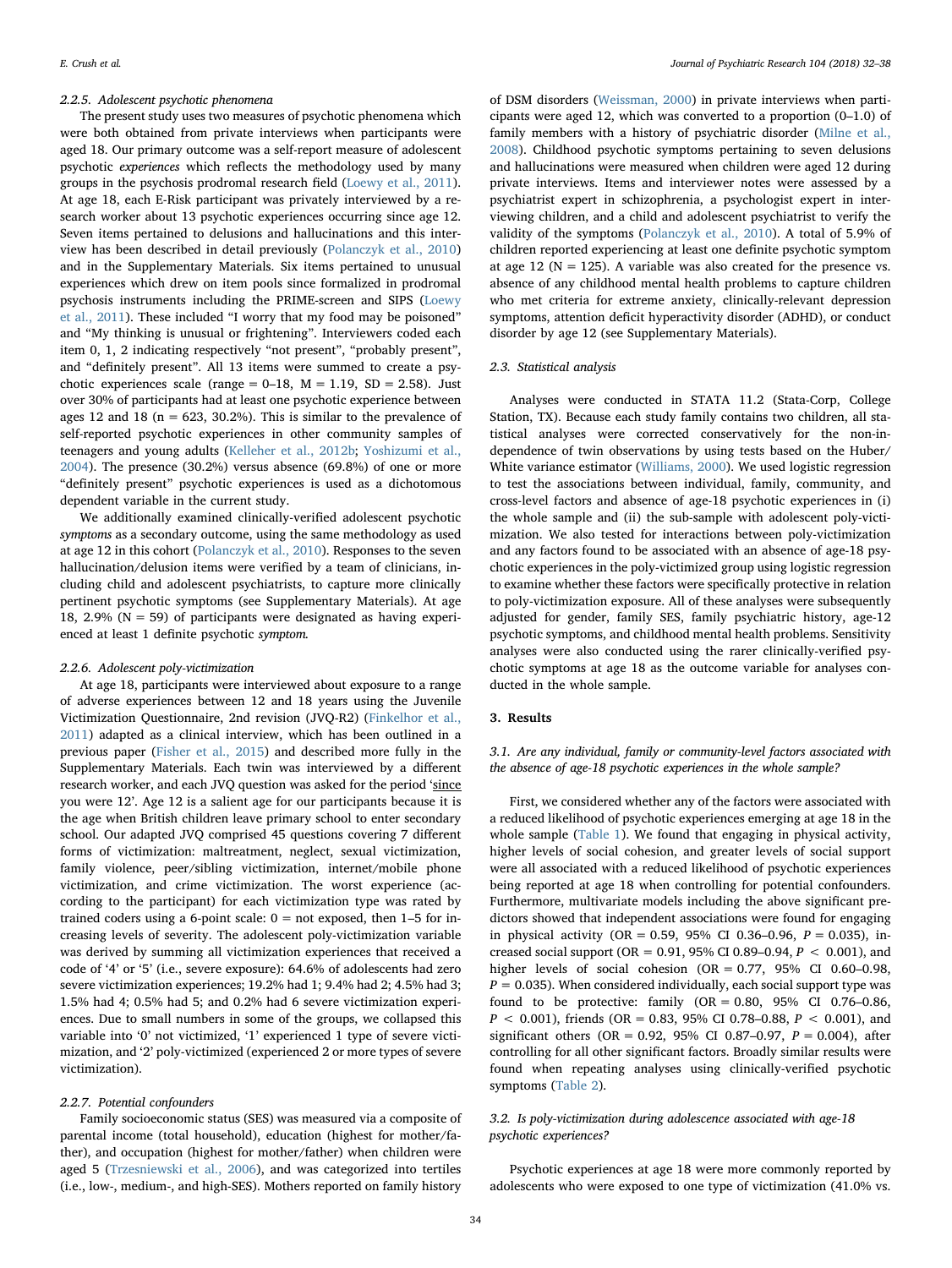#### <span id="page-3-0"></span>Table 1

Associations between individual, family, and community factors in adolescence and age-18 psychotic experiences in the full sample.

| <b>Protective Factors</b>            | Whole Sample $(N = 2063)$                       |                                             |                                      |                                      |  |  |  |  |
|--------------------------------------|-------------------------------------------------|---------------------------------------------|--------------------------------------|--------------------------------------|--|--|--|--|
|                                      | No Psychotic Experiences<br>$N = 1440$<br>M(SD) | Psychotic Experiences<br>$N = 623$<br>M(SD) | Unadjusted OR<br>$(95\% \text{ CI})$ | Adjusted OR <sup>a</sup><br>(95% CI) |  |  |  |  |
| IQ at age 12                         | 101.4 (14.9)                                    | 97.5 (14.6)                                 | $0.98(0.98-0.99)$                    | $0.99(0.99 - 1.00)$                  |  |  |  |  |
| Physically active at age 18, $n$ (%) | 1396 (96.9)                                     | 575 (92.7)                                  | $0.40(0.26 - 0.62)$                  | $0.49(0.30-0.77)$                    |  |  |  |  |
| Positive coping strategies at age 18 | 3.0(1.7)                                        | 3.0(1.7)                                    | $0.98(0.92 - 1.04)$                  | $1.02(0.95 - 1.08)$                  |  |  |  |  |
| Atmosphere at home at age 12         | 24.2(5.4)                                       | 22.9(5.6)                                   | $0.96(0.94 - 0.98)$                  | $0.99(0.97-1.02)$                    |  |  |  |  |
| Social cohesion at age 13/14         | 2.3(0.5)                                        | 2.2(0.5)                                    | $0.66(0.53-0.82)$                    | $0.78(0.61 - 0.99)$                  |  |  |  |  |
| Social support at age 18             | 21.3(3.9)                                       | 19.3(5.0)                                   | $0.90(0.88 - 0.92)$                  | $0.91(0.89 - 0.94)$                  |  |  |  |  |

<span id="page-3-2"></span><sup>a</sup> Adjusted for family socioeconomic status, family psychiatric history, child's gender, age-12 psychotic symptoms, and other mental health problems at age 12. All analyses account for the non-independence of twin observations. CI, confidence interval. IQ, intelligence quotient. M, mean. OR, odds ratio. SD, standard deviation. Bold text indicates  $p < 0.05$ .

## <span id="page-3-1"></span>Table 2

Associations between individual, family, and community factors in adolescence and age-18 clinically-verified psychotic symptoms in the full sample.

| <b>Protective Factors</b>                             | Whole Sample ( $N = 2063$ )                     |                                            |                                          |  |  |  |  |
|-------------------------------------------------------|-------------------------------------------------|--------------------------------------------|------------------------------------------|--|--|--|--|
|                                                       | No Psychotic<br>Symptoms<br>$N = 2004$<br>M(SD) | Psychotic<br>Symptoms<br>$N = 59$<br>M(SD) | Unadjusted OR<br>(95% CI)                |  |  |  |  |
| IQ at age 12<br>Physically active at<br>age 18, n (%) | 100.3 (14.9)<br>1917 (95.9)                     | 97.6 (15.7)<br>53 (89.8)                   | $0.99(0.97-1.01)$<br>$0.38(0.16 - 0.92)$ |  |  |  |  |
| Coping strategies at<br>age 18                        | 3.0(1.7)                                        | 3.4(1.8)                                   | $1.15(0.99-1.35)$                        |  |  |  |  |
| Atmosphere at home at<br>age 12                       | 23.9(5.5)                                       | 22.0(5.5)                                  | $0.95(0.92 - 0.99)$                      |  |  |  |  |
| Social cohesion at age<br>13/14                       | 2.2(0.5)                                        | 2.1(0.6)                                   | $0.58(0.34 - 0.99)$                      |  |  |  |  |
| Social support at age<br>18                           | 20.8(4.3)                                       | 18.2(6.1)                                  | $0.91(0.86 - 0.95)$                      |  |  |  |  |

All analyses account for the non-independence of twin observations. Due to the small number of individuals with psychotic symptoms, all analyses are presented without adjustment for potential confounders. CI, confidence interval. IQ, intelligence quotient. M, mean. OR, odds ratio. SD, standard deviation. Bold text indicates  $p < 0.05$ .

26.2%; OR = 1.96, 95% CI 1.57–2.45,  $P < 0.001$ ), and even more so amongst those exposed to two or more types (59.9% vs. 24.4%; OR = 4.62, 95% CI 3.59–5.94,  $P < 0.001$ ) compared to those not exposed to any victimization between 12 and 18 years. Given that the poly-victimized group had the greatest likelihood of reporting age-18 psychotic experiences we focussed our analysis on these high-risk adolescents. This association with poly-victimization remained after controlling for family SES (OR = 4.36, 95% CI 3.38–5.62,  $P < 0.001$ ), family psychiatric history (OR = 4.33, 95% CI 3.34-5.61,  $P < 0.001$ ), age-12 psychotic symptoms (OR = 4.31, 95% CI 3.33–5.60,  $P < 0.001$ ), and other mental health problems at age 12 (OR = 4.12, 95% CI 3.18–5.35,  $P < 0.001$ ). It also did not significantly differ for boys and girls (sex interaction:  $OR = 1.73$ , 95% CI 0.75–3.99,  $P = 0.197$ ), and therefore we present all further results for both sexes together. In total, over a third of poly-victimized adolescents reported not having any psychotic experiences at age 18 (40.1%).

# 3.3. Are individual, family, and community-level factors associated with the absence of age-18 psychotic experiences amongst poly-victimized adolescents?

Next, we explored whether the factors significantly associated with an absence of psychotic experiences in the whole sample were protective amongst adolescents exposed to multiple forms of victimization ([Table 3\)](#page-4-0). Only greater social support at age 18 was found to be significantly associated with a reduced likelihood of age-18 psychotic experiences amongst poly-victimized adolescents (OR = 0.93, 95% CI 0.88–0.98,  $P = 0.011$ ) after adjustment for a range of confounders. Physical activity also showed a strong trend with a reduced likelihood of psychotic experiences in the poly-victimized group after controlling for all confounders, albeit this association failed to meet conventional levels of statistical significance  $(OR = 0.49, 95\% \text{ CI } 0.18-1.26,$  $P = 0.134$ .

When considering the social support sub-scales separately, two of them were significantly associated with an absence of psychotic experiences among poly-victimized adolescents: support from family  $(OR = 0.83, 95\% \text{ CI } 0.73-0.94, P = 0.002)$  and friends  $(OR = 0.89,$ 95% CI 0.81-0.98,  $P = 0.021$ ). Finally, we tested for an interaction between social support and poly-victimization to ascertain whether this was particularly protective against adolescent psychotic experiences in the context of poly-victimization exposure. However, we did not find this interaction to be significant (interaction  $OR = 1.00$ , 95% CI 0.94–1.07,  $P = 0.816$ .

# 4. Discussion

This is the first study to investigate putative protective factors in relation to psychotic experiences amongst adolescents. We found that engaging in physical activity, greater social support, and more social cohesion within the surrounding neighborhood were associated with an absence of psychotic experiences at age 18 in this general population sample; these associations remained after controlling for a range of confounders including earlier mental health problems at age 12. These factors, together with a positive atmosphere at home, were also found to be associated with an absence of the rarer clinically-verified psychotic symptoms in the whole sample. However, when considering factors that were protective amongst the high-risk group exposed to poly-victimization, we only found greater social support to be protective against adolescent psychotic experiences.

The most notable finding is that social support consistently comes through as being independently associated with a reduced likelihood of adolescent psychotic experiences even in the context of poly-victimization, as well as in relation to the clinically-verified age-18 psychotic symptoms in the whole sample. The social support measure in this study is based upon adolescents' perceptions of the social support they receive from friends, family and significant others, and thus captures both subjective views of availability and functional aspects of social support ([Valtorta et al., 2016](#page-6-7)). Our findings are consistent with previous research which has found social support to be associated with positive emotional and behavioural adjustment during adolescence, perhaps due to improvements in self-esteem ([Smith et al., 2006](#page-5-28); [Turner](#page-6-8) [et al., 2015\)](#page-6-8) or reducing loneliness ([Lim et al., 2018;](#page-5-29) [Sündermann et al.,](#page-5-30) [2014\)](#page-5-30). Self-esteem is particularly relevant given that low self-esteem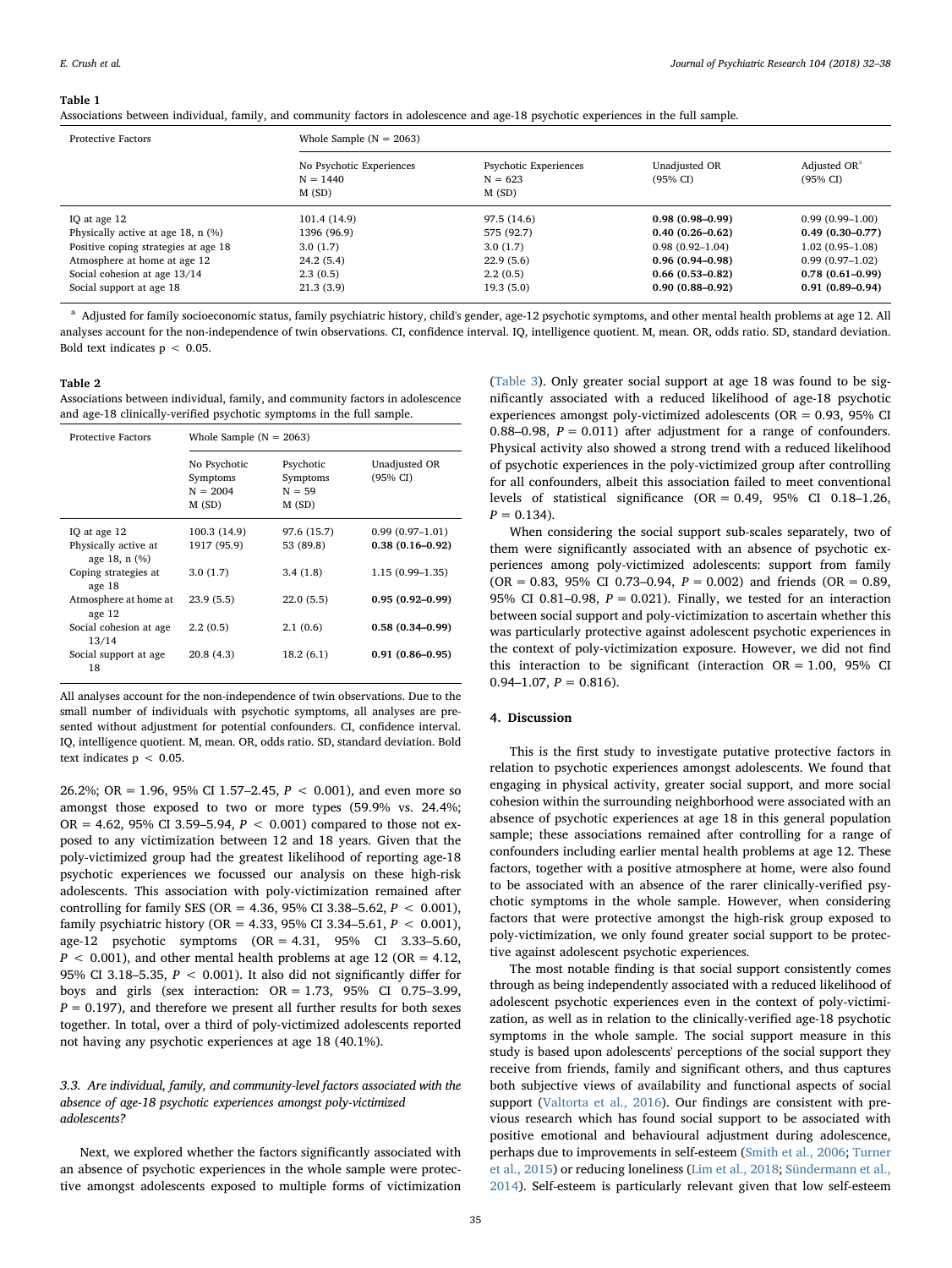#### <span id="page-4-0"></span>Table 3

| Associations between potential protective factors and age-18 psychotic experiences amongst adolescents exposed to poly-victimization. |  |  |  |  |  |  |  |  |  |  |  |  |
|---------------------------------------------------------------------------------------------------------------------------------------|--|--|--|--|--|--|--|--|--|--|--|--|
|---------------------------------------------------------------------------------------------------------------------------------------|--|--|--|--|--|--|--|--|--|--|--|--|

| <b>Protective Factors</b>                                                                        | Poly-victimized adolescents ( $N = 334$ )      |                                             |                                                               |                                                                 |  |  |  |
|--------------------------------------------------------------------------------------------------|------------------------------------------------|---------------------------------------------|---------------------------------------------------------------|-----------------------------------------------------------------|--|--|--|
|                                                                                                  | No Psychotic Experiences<br>$N = 134$<br>M(SD) | Psychotic Experiences<br>$N = 200$<br>M(SD) | Unadjusted OR<br>$(95% \text{ CI})$                           | Adjusted OR <sup>a</sup><br>(95% CI)                            |  |  |  |
| Physically active at age 18, $n$ (%)<br>Social cohesion at age 13/14<br>Social support at age 18 | 128 (95.5)<br>2.2(0.4)<br>20.1(5.0)            | 178 (89.5)<br>2.1(0.6)<br>18.1(5.4)         | $0.40(0.15-1.03)$<br>$0.71(0.45-1.13)$<br>$0.92(0.88 - 0.97)$ | $0.48(0.18-1.26)$<br>$0.86(0.52 - 1.42)$<br>$0.93(0.88 - 0.98)$ |  |  |  |

<span id="page-4-1"></span><sup>a</sup> Adjusted for family socioeconomic status, family psychiatric history, child's gender, age-12 psychotic symptoms, and other mental health problems at age 12. All analyses account for the non-independence of twin observations. CI, confidence interval. IQ, intelligence quotient. M, mean. OR, odds ratio. SD, standard deviation. Bold text indicates  $p < 0.05$ .

has been found to be predictive of psychotic phenomena in non-clinical populations previously ([Krabbendam et al., 2002](#page-5-31)) and to mediate the association between victimization and psychotic experiences during adolescence [\(Fisher et al., 2013](#page-5-32)).

It has also been proposed that social support may play an important role in buffering stress levels [\(Cohen and Wills, 1985;](#page-5-33) [Stadler et al.,](#page-5-34) [2010\)](#page-5-34) and relatedly has been found to be a key coping strategy for adolescents ([Eschenbeck et al., 2007\)](#page-5-35), which may also explain why social support was protective for those adolescents exposed to multiple forms of victimization. In addition, our findings are consistent with a study that found that social support may buffer the effects of some forms of victimization on adult psychosis [\(Gayer-Anderson et al., 2015](#page-5-12)). These findings suggest that social support is an important area to focus on to prevent the emergence of psychotic experiences in adolescence, which requires further research and clinical attention. However, it is also possible that adolescents who demonstrate resilience in the face of adversity are more attractive to others and thus have more friends and elicit greater social support so further investigation of the direction in which this association is operating is required.

Being physically active during work and leisure time was found to be independently associated with lower rates of adolescent psychotic experiences in the whole sample and also showed a strong (albeit nonsignificant) protective trend in the poly-victimized group. Our findings are consistent with a number of recent studies which have highlighted that inactivity during adolescence is associated with psychotic phenomena in early adulthood [\(Suetani et al., 2017\)](#page-5-11) and the benefit of exercise interventions for reducing psychotic phenomena amongst those at risk for psychosis as well as clinical groups suffering from psychotic disorders and also depression ([Dauwan et al., 2016](#page-5-36); [Firth](#page-5-37) [et al., 2015,](#page-5-37) [2016\)](#page-5-38). In terms of mechanisms through which exercise may reduce the likelihood of psychotic phenomena, it has been suggested these could be biological (stress buffering), psycho-social (social connectedness) and psychological (self-esteem), albeit further research is needed in relation to physical activity and psychotic phenomena to understand the association and mechanisms in more detail ([Knowles,](#page-5-39) [2017\)](#page-5-39). Finally, it is important to note that as our finding on physical activity and psychotic experiences is based on cross-sectional analyses we cannot draw any conclusions regarding the direction of the association. It is also plausible that negative symptoms (such as anhedonia and avolition), which may precede or accompany the positive psychotic experiences that we measured, could explain the lack of engagement in physical activity amongst those reporting psychotic phenomena.

# 4.1. Limitations

Some limitations warrant consideration. Firstly, despite this being a large cohort, the number of poly-victimized adolescents was reasonably modest ( $N = 334$ ) and this may have limited our ability to detect some associations between the proposed protective factors and a reduced likelihood of developing psychotic experiences, and particularly interaction effects. These analyses thus warrant replication in even larger

cohorts of victimized adolescents. Additionally, the self-report measure of adolescent psychotic experiences utilized for most of the analyses may have captured genuine experiences (e.g., being followed by a stranger) as well as psychotic phenomena (e.g., being followed by an angel). This may have led to inflated associations for adolescent psychotic experiences, though it is reassuring that the effect sizes were fairly similar to those produced for clinically-verified psychotic symptoms. Relatedly, the low numbers of individuals with clinically-verified psychotic symptoms meant that we lacked power to detect significant associations when using this outcome and were unable to look at it in the poly-victimized group. It is also important to note that it was not possible to identify the specific timing of victimization exposure within the 6-year period and therefore we were not able to look at timing in further detail.

The social support scale used is a self-report measure reflecting individuals' perceptions of support from friends, family and significant others, thus it is possible that individuals who develop psychotic experiences may perceive their support levels to be lower than the support that is actually available and therefore we welcome replication of our findings amongst cohorts with co-informant measures of social support in order to understand this association more clearly. Finally, the E-Risk cohort comprises twins, and whether findings from twin studies generalize to singletons is sometimes contested. However, the adolescents in our study reported a similar prevalence of psychotic experiences ([Horwood et al., 2008](#page-5-40); [Scott et al., 2006;](#page-5-41) [Yoshizumi et al., 2004\)](#page-6-3) and victimization ([Radford et al., 2013\)](#page-5-42) to those found for singletons, and are representative of UK families in terms of geographic and socioeconomic distribution (Moffi[tt and The E-Risk Team, 2002](#page-5-15); [CACI,](#page-5-43) [2006\)](#page-5-43).

# 5. Conclusion

Greater social support, higher levels of neighborhood social cohesion, and engaging in physical activity were all found to be associated with a reduced likelihood of having adolescent psychotic experiences in the full sample. Greater social support (and to a non-significant degree physical activity) also showed strong protective effects in the context of poly-victimization. Our findings have implications for the potential focus and timing of early interventions. Our research suggests interventions focused on improving individual's social support from friends and family or how they perceive existing social support around them as well as increasing physical activity could be effective in reducing psychotic phenomena, and that these interventions should be targeted at poly-victimized adolescents who are at greatest risk for developing psychotic experiences. It is encouraging that increasing the availability of social support and improving physical activity levels constitute interventions that would be feasible to implement on both the populationlevel and amongst high-risk groups.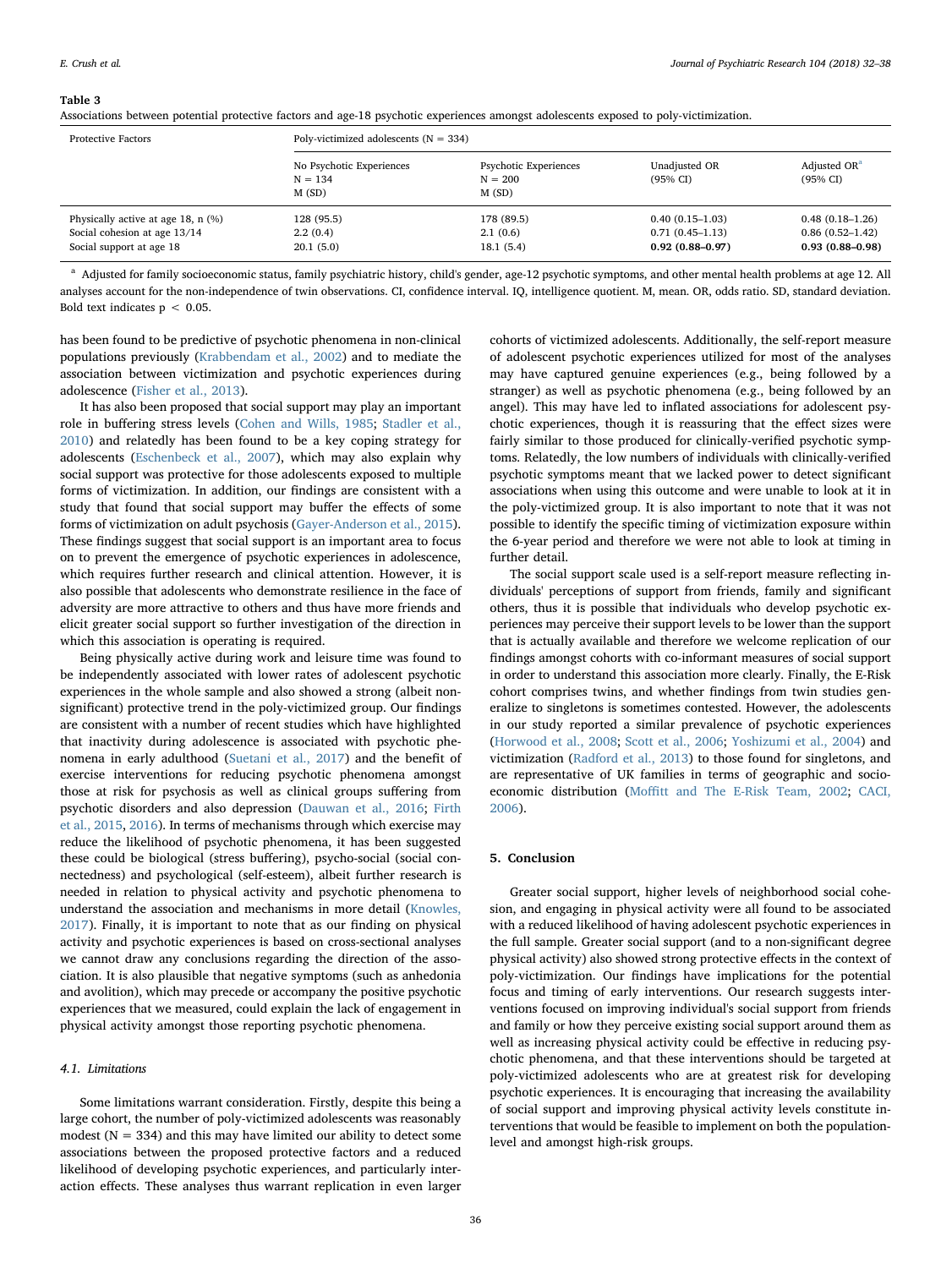#### Financial support

The E-Risk Study is funded by the UK Medical Research Council (G1002190). Additional support was provided by the National Institute of Child Health and Human Development (HD077482); the Jacobs Foundation; the Avielle Foundation; a research grant from the National Society for Prevention of Cruelty to Children (NSPCC) and Economic and Social Research Council; a Medical Research Council Studentship to EC; and an MQ Transforming Mental Health (MQ14F40) Fellows Award to HLF. LA is the Mental Health Leadership Fellow for the UK ESRC.

#### Conflicts of interest

None.

# Acknowledgements

We are grateful to the study mothers and fathers, the twins, and the twins' teachers for their participation. Our thanks to CACI, Inc., and to members of the E-Risk team for their dedication, hard work and insights.

#### Appendix A. Supplementary data

Supplementary data related to this article can be found at [http://dx.](http://dx.doi.org/10.1016/j.jpsychires.2018.06.011) [doi.org/10.1016/j.jpsychires.2018.06.011](http://dx.doi.org/10.1016/j.jpsychires.2018.06.011).

#### References

- <span id="page-5-5"></span>[Arseneault, L., Cannon, M., Fisher, H.L., Polanczyk, G., Mo](http://refhub.elsevier.com/S0022-3956(18)30450-3/sref1)ffitt, T.E., Caspi, A., 2011. [Childhood trauma and children's emerging psychotic symptoms: a genetically sensi](http://refhub.elsevier.com/S0022-3956(18)30450-3/sref1)[tive longitudinal cohort study. Am. J. Psychiatr. 168, 65](http://refhub.elsevier.com/S0022-3956(18)30450-3/sref1)–72.
- <span id="page-5-19"></span>[Bradley, R., Caldwell, B., 1977. Home Observation for Measurement of the Environment:](http://refhub.elsevier.com/S0022-3956(18)30450-3/sref2) [a validation study of screening e](http://refhub.elsevier.com/S0022-3956(18)30450-3/sref2)fficiency. Am. J. Ment. Defic. 81, 417–420.

<span id="page-5-43"></span><span id="page-5-10"></span>[CACI Information Services, 2006. ACORN User Guide. London](http://refhub.elsevier.com/S0022-3956(18)30450-3/sref3). [Callaghan, P., 2004. Exercise: a neglected intervention in mental health care? J.](http://refhub.elsevier.com/S0022-3956(18)30450-3/sref4) [Psychiatr. Ment. Health Nurs. 11 \(4\), 476](http://refhub.elsevier.com/S0022-3956(18)30450-3/sref4)–483.

- <span id="page-5-33"></span>[Cohen, S., Wills, T.A., 1985. Stress, social support, and the bu](http://refhub.elsevier.com/S0022-3956(18)30450-3/sref5)ffering hypothesis. Psychol. [Bull. 98 \(2\), 310](http://refhub.elsevier.com/S0022-3956(18)30450-3/sref5)–357.
- <span id="page-5-7"></span>Crush, E., Arseneault, L., Jaffee, S., Danese, A., Fisher, H.L., 2017. Protective factors for psychotic symptoms amongst poly-victimized children. Schizophr. Bull. [http://dx.](http://dx.doi.org/10.1093/schbul/sbx111) [doi.org/10.1093/schbul/sbx111.](http://dx.doi.org/10.1093/schbul/sbx111)
- <span id="page-5-36"></span>[Dauwan, M., Begemann, M.J.H., Heringa, S.M., Sommer, I.E., 2016. Exercise improves](http://refhub.elsevier.com/S0022-3956(18)30450-3/sref7) [clinical symptoms, quality of life, global functioning, and depression in schizo](http://refhub.elsevier.com/S0022-3956(18)30450-3/sref7)[phrenia: a systematic review and meta-analysis. Schizophr. Bull. 42 \(3\), 588](http://refhub.elsevier.com/S0022-3956(18)30450-3/sref7)–599.
- <span id="page-5-0"></span>[Dominguez, M.D.G., Wichers, M., Lieb, R., Wittchen, H.U., van Os, J., 2011. Evidence that](http://refhub.elsevier.com/S0022-3956(18)30450-3/sref8) [onset of clinical psychosis is an outcome of progressively more persistent subclinical](http://refhub.elsevier.com/S0022-3956(18)30450-3/sref8) [psychotic experiences: an 8-year cohort study. Schizophr. Bull. 37 \(1\), 84](http://refhub.elsevier.com/S0022-3956(18)30450-3/sref8)–93.
- <span id="page-5-35"></span>[Eschenbeck, H., Kohlmann, C.W., Lohaus, A., 2007. Gender di](http://refhub.elsevier.com/S0022-3956(18)30450-3/sref9)fferences in coping stra[tegies in children and adolescents. J. Indiv. Di](http://refhub.elsevier.com/S0022-3956(18)30450-3/sref9)ffer. 28 (1), 18–26.
- <span id="page-5-25"></span>[Finkelhor, D., Hamby, S.L., Turner, H., Ormod, R., 2011. The Juvenile Victimization](http://refhub.elsevier.com/S0022-3956(18)30450-3/sref10) [Questionnaire: 2nd Revision \(JVQ-R2\). Crimes Against Children Research Center,](http://refhub.elsevier.com/S0022-3956(18)30450-3/sref10) [Durham, NH.](http://refhub.elsevier.com/S0022-3956(18)30450-3/sref10)
- <span id="page-5-4"></span>[Finkelhor, D., Ormrod, R.K., Turner, H.A., 2007. Poly-victimization: a neglected com](http://refhub.elsevier.com/S0022-3956(18)30450-3/sref11)[ponent in child victimization. Child Abuse Negl. 31, 7](http://refhub.elsevier.com/S0022-3956(18)30450-3/sref11)–26.
- <span id="page-5-38"></span>Firth, J., Carney, R., Elliott, R., French, P., Parker, S., McIntyre, R., McPhee, J.S., Yung, A.R., 2016. Exercise as an intervention for first-episode psychosis: a feasibility study. Early Interv. Psychiatr. <http://dx.doi.org/10.1111/eip.12329>.
- <span id="page-5-37"></span>[Firth, J., Cotter, J., Elliott, R., French, P., Yung, A.R., 2015. A systematic review and meta](http://refhub.elsevier.com/S0022-3956(18)30450-3/sref13)[analysis of exercise interventions in schizophrenia patients. Psychol. Med. 45 \(7\),](http://refhub.elsevier.com/S0022-3956(18)30450-3/sref13) 1343–[1361](http://refhub.elsevier.com/S0022-3956(18)30450-3/sref13).
- <span id="page-5-26"></span>Fisher, H.L., Caspi, A., Moffi[tt, T.E., Wertz, J., Gray, R., Newbury, J., Ambler, A., Zavos,](http://refhub.elsevier.com/S0022-3956(18)30450-3/sref14) [H., Danese, A., Mill, J., Odgers, C.L., Pariante, C., Wong, C.C., Arseneault, L., 2015.](http://refhub.elsevier.com/S0022-3956(18)30450-3/sref14) [Measuring adolescents' exposure to victimization: the environmental risk \(E-Risk\)](http://refhub.elsevier.com/S0022-3956(18)30450-3/sref14) [longitudinal twin study. Dev. Psychopathol. 27, 1399](http://refhub.elsevier.com/S0022-3956(18)30450-3/sref14)–1416.
- <span id="page-5-32"></span>[Fisher, H.L., Schreier, A., Zammit, S., Maughan, B., Munafo, M., Lewis, G., Wolke, D.,](http://refhub.elsevier.com/S0022-3956(18)30450-3/sref15) [2013. Pathways between childhood victimization and psychosis-like symptoms in the](http://refhub.elsevier.com/S0022-3956(18)30450-3/sref15) [ALSPAC birth cohort. Schizophr. Bull. 39 \(5\), 1045](http://refhub.elsevier.com/S0022-3956(18)30450-3/sref15)–1055.
- <span id="page-5-12"></span>[Gayer-Anderson, C., Fisher, H.L., Fearon, P., Hutchinson, G., Morgan, K., Dazzan, P.,](http://refhub.elsevier.com/S0022-3956(18)30450-3/sref16) Morgan, C., 2015. Gender diff[erences in the association between childhood physical](http://refhub.elsevier.com/S0022-3956(18)30450-3/sref16) [and sexual abuse, social support and psychosis. Soc. Psychiatr. Psychiatr. Epidemiol.](http://refhub.elsevier.com/S0022-3956(18)30450-3/sref16) [50 \(10\), 1489](http://refhub.elsevier.com/S0022-3956(18)30450-3/sref16)–1500.
- <span id="page-5-13"></span>Gayer-Anderson, [C., Morgan, C., 2013. Social networks, support and early psychosis: a](http://refhub.elsevier.com/S0022-3956(18)30450-3/sref17) [systematic review. Epidemiol. Psychiatr. Sci. 22 \(2\), 131](http://refhub.elsevier.com/S0022-3956(18)30450-3/sref17)–146.
- <span id="page-5-14"></span>[Hodges, A., Byrne, M., Grant, E., Johnstone, E., 1999. People at risk of schizophrenia.](http://refhub.elsevier.com/S0022-3956(18)30450-3/sref18) Sample characteristics of the fi[rst 100 cases in the Edinburgh high-risk study. Br. J.](http://refhub.elsevier.com/S0022-3956(18)30450-3/sref18) [Psychiatry 174, 547](http://refhub.elsevier.com/S0022-3956(18)30450-3/sref18)–553.
- <span id="page-5-40"></span>Horwood, J., Salvi, G., Thomas, K., Duff[y, L., Gunnell, D., Hollis, C., Lewis, G., Menezes,](http://refhub.elsevier.com/S0022-3956(18)30450-3/sref19) [P., Thompson, A., Wolke, D., Zammit, S., Harrison, G., 2008. IQ and non-clinical](http://refhub.elsevier.com/S0022-3956(18)30450-3/sref19) [psychotic symptoms in 12-year-olds: results from the ALSPAC birth cohort. Br. J.](http://refhub.elsevier.com/S0022-3956(18)30450-3/sref19) [Psychiatry 193, 185](http://refhub.elsevier.com/S0022-3956(18)30450-3/sref19)–191.
- <span id="page-5-8"></span>[Jalbrzikowski, M., Sugar, C.A., Zinberg, J., Bachman, P., Cannon, T.D., Bearden, C.E.,](http://refhub.elsevier.com/S0022-3956(18)30450-3/sref21) [2014. Coping styles of individuals at clinical high risk for developing psychosis. Early](http://refhub.elsevier.com/S0022-3956(18)30450-3/sref21) [Interv. Psychiatr. 8, 68](http://refhub.elsevier.com/S0022-3956(18)30450-3/sref21)–76.
- <span id="page-5-2"></span>[Kelleher, I., Keeley, H., Corcoran, P., Lynch, F., Fitzpatrick, C., Devlin, N., Molloy, C.,](http://refhub.elsevier.com/S0022-3956(18)30450-3/sref23) [Roddy, S., Clarke, M.C., Harley, M., Arseneault, L., Wasserman, C., Carli, V.,](http://refhub.elsevier.com/S0022-3956(18)30450-3/sref23) [Sarchiapone, M., Hoven, C., Wasserman, D., Cannon, M., 2012a. Clinicopathological](http://refhub.elsevier.com/S0022-3956(18)30450-3/sref23) signifi[cance of psychotic experiences in non-psychotic young people: evidence from](http://refhub.elsevier.com/S0022-3956(18)30450-3/sref23) [four population-based studies. Br. J. Psychiatry 201 \(1\), 26](http://refhub.elsevier.com/S0022-3956(18)30450-3/sref23)–32.
- <span id="page-5-24"></span>[Kelleher, I., Connor, D., Clarke, M.C., Devlin, N., Harley, M., Cannon, M., 2012b.](http://refhub.elsevier.com/S0022-3956(18)30450-3/sref22) [Prevalence of psychotic symptoms in childhood and adolescence: a systematic review](http://refhub.elsevier.com/S0022-3956(18)30450-3/sref22) [and meta-analysis of population-based studies. Psychol. Med. 42, 1857](http://refhub.elsevier.com/S0022-3956(18)30450-3/sref22)–1863.
- <span id="page-5-3"></span>[Kelleher, I., Keeley, H., Corcoran, P., Ramsay, H., Wasserman, C., Carli, V., Sarchiapone,](http://refhub.elsevier.com/S0022-3956(18)30450-3/sref24) [M., Hoven, C., Wasserman, D., Cannon, M., 2013. Childhood trauma and psychosis in](http://refhub.elsevier.com/S0022-3956(18)30450-3/sref24) a prospective cohort study: cause, eff[ect, and directionality. Am. J. Psychiatr. 170,](http://refhub.elsevier.com/S0022-3956(18)30450-3/sref24) 734–[741](http://refhub.elsevier.com/S0022-3956(18)30450-3/sref24).
- <span id="page-5-18"></span>[Kim-Cohen, J., Caspi, A., Taylor, A., Williams, B., Newcombe, R., Craig, I.W., Mo](http://refhub.elsevier.com/S0022-3956(18)30450-3/sref25)ffitt, T.E., [2006. MAOA, maltreatment, and gene-environment interaction predicting children's](http://refhub.elsevier.com/S0022-3956(18)30450-3/sref25) [mental health: new evidence and a meta-analysis. Mol. Psychiatr. 11, 903](http://refhub.elsevier.com/S0022-3956(18)30450-3/sref25)–913.
- <span id="page-5-39"></span>[Knowles, G., 2017. Physical activity and mental health: commentary on Suetani et al.](http://refhub.elsevier.com/S0022-3956(18)30450-3/sref26) [2016: common mental disorders and recent physical activity status:](http://refhub.elsevier.com/S0022-3956(18)30450-3/sref26) findings from a [National Community Survey. Soc. Psychiatr. Psychiatr. Epidemiol. 52 \(7\), 803](http://refhub.elsevier.com/S0022-3956(18)30450-3/sref26)–805.
- <span id="page-5-9"></span>[Kommescher, M., Wagner, M., Pützfeld, V., Berning, J., Janssen, B., Decker, P.,](http://refhub.elsevier.com/S0022-3956(18)30450-3/sref27) [Bottlender, R., Möller, H.J., Gaebel, W., Maier, W., Klosterkötter, J., Bechdolf, A.,](http://refhub.elsevier.com/S0022-3956(18)30450-3/sref27) [2016. Coping as a predictor of treatment outcome in people at clinical high risk of](http://refhub.elsevier.com/S0022-3956(18)30450-3/sref27) [psychosis. Early Interv. Psychiatr. 10, 17](http://refhub.elsevier.com/S0022-3956(18)30450-3/sref27)–27.
- <span id="page-5-31"></span>[Krabbendam, L., Janssen, I., Bak, M., Bijl, R.V., de Graaf, R., van Os, J., 2002. Neuroticism](http://refhub.elsevier.com/S0022-3956(18)30450-3/sref28) [and low self-esteem as risk factors for psychosis. Soc. Psychiatr. Psychiatr. Epidemiol.](http://refhub.elsevier.com/S0022-3956(18)30450-3/sref28) [37 \(1\), 1](http://refhub.elsevier.com/S0022-3956(18)30450-3/sref28)–6.
- <span id="page-5-29"></span>[Lim, M.H., Gleeson, J.F.M., Alvarez-Jimenez, M., Penn, D.L., 2018. Loneliness in psy](http://refhub.elsevier.com/S0022-3956(18)30450-3/sref60)[chosis: a systematic review. Soc. Psychiatry Psychiatr. Epidemiol. 53 \(3\), 221](http://refhub.elsevier.com/S0022-3956(18)30450-3/sref60)–238.
- <span id="page-5-22"></span>[Loewy, R.L., Pearson, R., Vinogradov, S., Bearden, C.E., Cannon, T.D., 2011. Psychosis](http://refhub.elsevier.com/S0022-3956(18)30450-3/sref29) [risk screening with the Prodromal Questionnaire](http://refhub.elsevier.com/S0022-3956(18)30450-3/sref29)–brief version (PQ-B). Schizophr. [Res. 129 \(1\), 42](http://refhub.elsevier.com/S0022-3956(18)30450-3/sref29)–46.
- <span id="page-5-1"></span>[McGrath, J.J., Saha, S., Al-hamzawi, A., Andrade, L., Benjet, C., Bromet, E.J., Browne,](http://refhub.elsevier.com/S0022-3956(18)30450-3/sref30) [M.O., Caldas de Almeida, J.M., Chiu, W.T., Demyttenaere, K., Fayyad, J., Florescu, S.,](http://refhub.elsevier.com/S0022-3956(18)30450-3/sref30) [de Girolamo, G., Gureje, O., Haro, J.M., Ten Have, M., Hu, C., Kovess-Masfety, V.,](http://refhub.elsevier.com/S0022-3956(18)30450-3/sref30) [Lim, C.C., Navarro-Mateu, F., Sampson, N., Posada-Villa, J., Kendler, K.S., Kessler,](http://refhub.elsevier.com/S0022-3956(18)30450-3/sref30) [R.C., 2016. The bi-directional associations between psychotic experiences and DSM-](http://refhub.elsevier.com/S0022-3956(18)30450-3/sref30)[IV mental disorders. Am. J. Psychiatr. 173 \(10\), 997](http://refhub.elsevier.com/S0022-3956(18)30450-3/sref30)–1006.
- <span id="page-5-27"></span>Milne, B.J., Moffi[tt, T.E., Crump, R., Poulton, R., Rutter, M., Sears, M.R., Taylor, A., Caspi,](http://refhub.elsevier.com/S0022-3956(18)30450-3/sref31) [A., 2008. How should we construct psychiatric family history scores? A comparison](http://refhub.elsevier.com/S0022-3956(18)30450-3/sref31) [of alternative approaches from the Dunedin Family Health History Study. Psychol.](http://refhub.elsevier.com/S0022-3956(18)30450-3/sref31) [Med. 38 \(12\), 1793](http://refhub.elsevier.com/S0022-3956(18)30450-3/sref31)–1802.
- <span id="page-5-15"></span>Moffi[tt, T.E., The E-Risk Team, 2002. Teen-aged mothers in contemporary Britain. JCPP](http://refhub.elsevier.com/S0022-3956(18)30450-3/sref32) [\(J. Child Psychol. Psychiatr.\) 43 \(5\), 1](http://refhub.elsevier.com/S0022-3956(18)30450-3/sref32)–16.
- <span id="page-5-6"></span>[Morgan, C., Gayer-Anderson, C., 2016. Childhood adversities and psychosis: evidence,](http://refhub.elsevier.com/S0022-3956(18)30450-3/sref33)
- <span id="page-5-21"></span>[challenges, implications. World Psychiatry 15, 93](http://refhub.elsevier.com/S0022-3956(18)30450-3/sref33)–102. [Odgers, C.L., Caspi, A., Bates, C.J., Sampson, R.J., Mo](http://refhub.elsevier.com/S0022-3956(18)30450-3/sref34)ffitt, T.E., 2012. Systematic social [observation of children's neighborhoods using Google Street View: a reliable and cost](http://refhub.elsevier.com/S0022-3956(18)30450-3/sref34)eff[ective method. JCPP \(J. Child Psychol. Psychiatr.\) 53 \(10\), 1009](http://refhub.elsevier.com/S0022-3956(18)30450-3/sref34)–1017.
- <span id="page-5-20"></span>Odgers, C.L., Moffi[tt, T.E., Tach, L.M., Sampson, R.J., Taylor, A., Matthews, C.L., Caspi,](http://refhub.elsevier.com/S0022-3956(18)30450-3/sref35) A., 2009. The protective eff[ects of neighborhood collective e](http://refhub.elsevier.com/S0022-3956(18)30450-3/sref35)fficacy on British chil[dren growing up in deprivation: a developmental analysis. Dev. Psychol. 45 \(4\),](http://refhub.elsevier.com/S0022-3956(18)30450-3/sref35) 942–[957](http://refhub.elsevier.com/S0022-3956(18)30450-3/sref35).
- <span id="page-5-23"></span>Polanczyk, G., Moffi[tt, T., Arseneault, L., Cannon, M., Ambler, A., Keefe, R.S., Houts, R.,](http://refhub.elsevier.com/S0022-3956(18)30450-3/sref36) [Odgers, C.L., Caspi, A., 2010. Etiological and clinical features of childhood psychotic](http://refhub.elsevier.com/S0022-3956(18)30450-3/sref36) [symptoms. Arch. Gen. Psychiatr. 67, 328](http://refhub.elsevier.com/S0022-3956(18)30450-3/sref36)–338.
- <span id="page-5-42"></span>[Radford, L., Corral, S., Bradley, C., Fisher, H.L., 2013. The prevalence and impact of child](http://refhub.elsevier.com/S0022-3956(18)30450-3/sref37) [maltreatment and other types of victimization in the UK:](http://refhub.elsevier.com/S0022-3956(18)30450-3/sref37) findings from a population [survey of caregivers, children and young people and young adults. Child Abuse Negl.](http://refhub.elsevier.com/S0022-3956(18)30450-3/sref37) [37 \(10\), 801](http://refhub.elsevier.com/S0022-3956(18)30450-3/sref37)–813.
- <span id="page-5-34"></span>[Stadler, C., Feifel, J., Rohrmann, S., Vermeiren, R., Poustka, F., 2010. Peer-victimization](http://refhub.elsevier.com/S0022-3956(18)30450-3/sref39) [and mental health problems in adolescents: are Parental and school support protec](http://refhub.elsevier.com/S0022-3956(18)30450-3/sref39)[tive? Child Psychiatr. Hum. Dev. 41 \(4\), 371](http://refhub.elsevier.com/S0022-3956(18)30450-3/sref39)–386.
- <span id="page-5-41"></span><span id="page-5-16"></span>[Stanford University, 2001. Stanford Brief Activity Survey. Stanford University, California.](http://refhub.elsevier.com/S0022-3956(18)30450-3/sref40) [Scott, J., Chant, D., Andrews, G., McGrath, J., 2006. Psychotic-like experiences in the](http://refhub.elsevier.com/S0022-3956(18)30450-3/sref41)
- [general community: the correlates of CIDI psychosis screen items in an Australian](http://refhub.elsevier.com/S0022-3956(18)30450-3/sref41) [sample. Psychol. Med. 36 \(2\), 231](http://refhub.elsevier.com/S0022-3956(18)30450-3/sref41)–238.
- <span id="page-5-28"></span>[Smith, B., Fowler, D.G., Freeman, D., Bebbington, P., Bashford, H., Garety, P., Dunn, G.,](http://refhub.elsevier.com/S0022-3956(18)30450-3/sref42) [Kuipers, E., 2006. Emotion and psychosis: links between depression, self-esteem,](http://refhub.elsevier.com/S0022-3956(18)30450-3/sref42) [negative schematic beliefs and delusions and hallucinations. Schizophr. Res. 86](http://refhub.elsevier.com/S0022-3956(18)30450-3/sref42) (1–[3\), 181](http://refhub.elsevier.com/S0022-3956(18)30450-3/sref42)–188.
- <span id="page-5-11"></span>[Suetani, S., Mamun, A., Williams, G.M., Najman, J.M., John, J., Scott, J.G., 2017.](http://refhub.elsevier.com/S0022-3956(18)30450-3/sref43) [Longitudinal association between physical activity engagement during adolescence](http://refhub.elsevier.com/S0022-3956(18)30450-3/sref43) [and mental. J. Psychiatr. Res. 94, 116](http://refhub.elsevier.com/S0022-3956(18)30450-3/sref43)–123.
- <span id="page-5-30"></span>[Sündermann, O., Onwumere, J., Kane, F., Morgan, C., Kuipers, E., 2014. Social networks](http://refhub.elsevier.com/S0022-3956(18)30450-3/sref44) and support in fi[rst-episode psychosis: exploring the role of loneliness and anxiety.](http://refhub.elsevier.com/S0022-3956(18)30450-3/sref44) [Soc. Psychiatr. Psychiatr. Epidemiol. 49 \(3\), 359](http://refhub.elsevier.com/S0022-3956(18)30450-3/sref44)–366.
- <span id="page-5-17"></span>[Taylor-Piliae, R.E., Fair, J.M., Haskell, W.L., Varady, A.N., Iribarren, C., Hlatky, M.A., Go,](http://refhub.elsevier.com/S0022-3956(18)30450-3/sref45) [A.S., Fortmann, S.P., 2010. Validation of the Stanford Brief Activity Survey: ex](http://refhub.elsevier.com/S0022-3956(18)30450-3/sref45)[amining psychological factors and physical activity levels in older adults. J. Phys.](http://refhub.elsevier.com/S0022-3956(18)30450-3/sref45) Activ. [Health 7, 87](http://refhub.elsevier.com/S0022-3956(18)30450-3/sref45)–94.